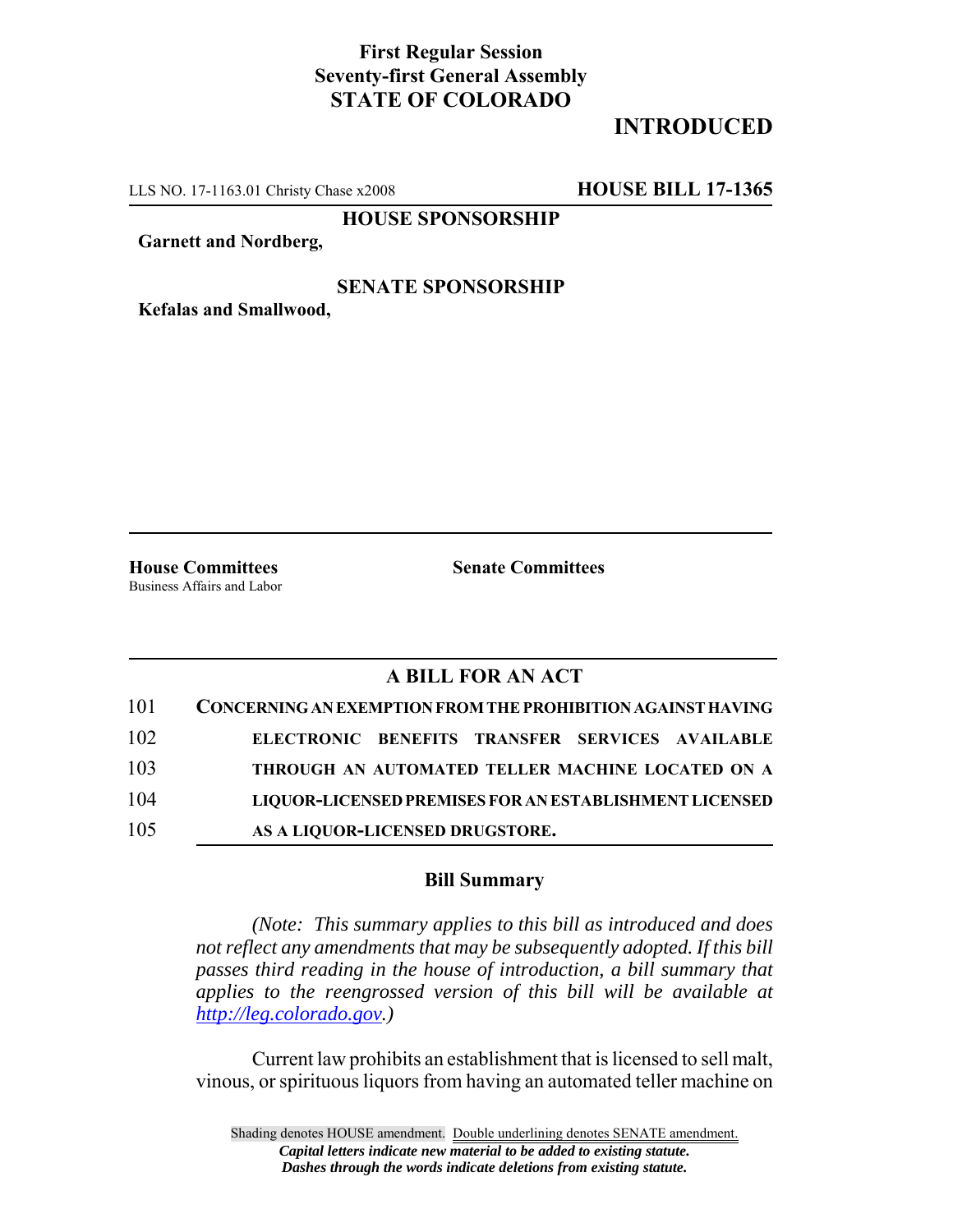the premises from which individuals enrolled in public assistance programs administered by the department of human services may obtain cash benefits through the electronic benefits transfer service.

The bill exempts liquor-licensed drugstores from this prohibition.

 *Be it enacted by the General Assembly of the State of Colorado:* **SECTION 1.** In Colorado Revised Statutes, 26-2-104, **amend** 3 (2)(a)(II)(C), (2)(h)(I) introductory portion, and (2)(h)(I)(B) as follows: **26-2-104. Public assistance programs - electronic benefits transfer service - joint reports with department of revenue - signs - rules.** (2) (a) (II) Only those businesses that offer products or services related to the purpose of the public assistance benefits are allowed to participate in the electronic benefits transfer service through the use of point of sale terminals. Clients shall not be allowed to access cash benefits through the electronic benefits transfer service from automated teller machines in this state located in: (C) Retail establishments licensed to sell malt, vinous, or 13 spirituous liquors pursuant to part 3 of article 47 of title 12; C.R.S. 14 EXCEPT THAT THE PROHIBITION IN THIS SUBSECTION  $(2)(a)(II)(C)$  DOES NOT APPLY TO ESTABLISHMENTS LICENSED AS LIQUOR-LICENSED 16 DRUGSTORES UNDER SECTION 12-47-408; (h) (I) On or before January 1, 2016, the department of revenue shall adopt rules pursuant to the "State Administrative Procedure Act", 19 article 4 of title 24,  $C.R.S.,$  that relate to a client's use of automated teller machines at locations where such use is prohibited. The rules must apply to the following establishments:

 (B) Retail establishments licensed to sell malt, vinous, or 23 spirituous liquors pursuant to part 3 of article 47 of title 12, C.R.S.